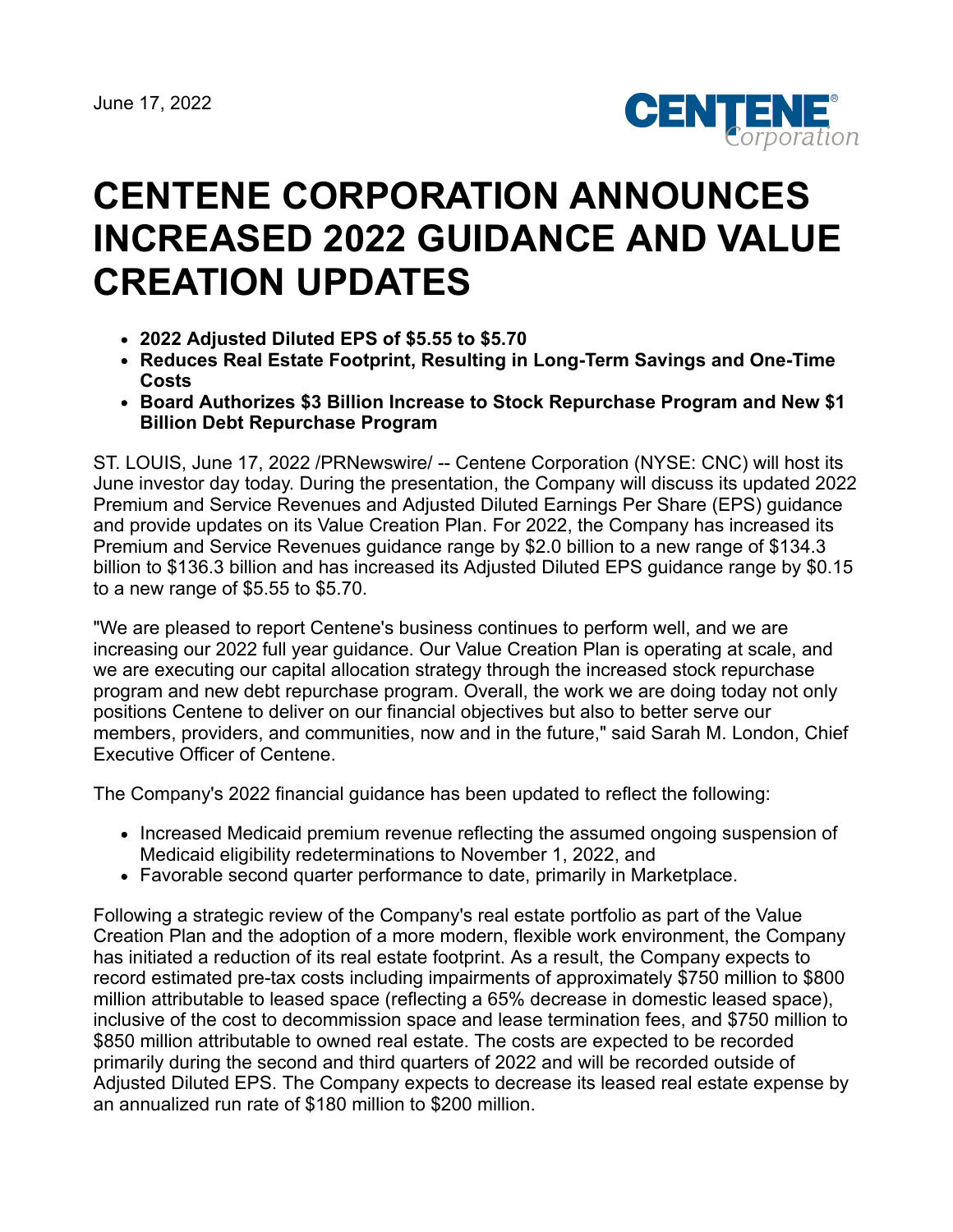In addition, in preparation for the Magellan Rx and PANTHERx divestitures, as well as planning for the future, the Company also announced today that its Board of Directors has authorized a \$3.0 billion increase to the Company's existing stock repurchase program and a new \$1.0 billion debt repurchase program. The Company repurchased \$200 million of stock in May 2022 and currently has \$3.6 billion of authorization remaining.

The Company's guidance does not reflect the effects of the pending divestitures of Magellan Rx and PANTHERx.

### **Investor Day**

The Company will host a virtual investor meeting on June 17, 2022, including a questionand-answer session. The event will begin promptly at 8:30 AM (Eastern Time). Investors and other interested parties can access the full Centene Investor Day event and presentation online at: [https://investors.centene.com/news-events/events-presentations.](https://investors.centene.com/news-events/events-presentations)

#### **Non-GAAP Financial Presentation**

The Company is providing certain non-GAAP financial measures in this release as the Company believes that these figures are helpful in allowing investors to more accurately assess the ongoing nature of the Company's operations and measure the Company's performance more consistently across periods. The Company uses the presented non-GAAP financial measures internally to allow management to focus on period-to-period changes in the Company's core business operations. Therefore, the Company believes that this information is meaningful in addition to the information contained in the GAAP presentation of financial information. The presentation of this additional non-GAAP financial information is not intended to be considered in isolation or as a substitute for the financial information prepared and presented in accordance with GAAP.

Specifically, the Company believes the presentation of non-GAAP financial information that excludes amortization of acquired intangible assets, acquisition related expenses, as well as other items, allows investors to develop a more meaningful understanding of the Company's performance over time.

The Company is unable to provide a reconciliation of its 2022 Adjusted Diluted EPS guidance range to the corresponding GAAP measure without unreasonable effort. This is due to the uncertainty and inherent difficulty of predicting, within a reasonable range, the amount and/or timing of various items and the periods in which such items may be recognized, including costs related to lease impairments, owned real estate impairments, cost to decommission space, and lease termination fees that have not yet occurred and may be out of the Company's control or cannot be reasonably predicted. The Company currently estimates these lease and real estate costs to be in the range of \$1.50 billion to \$1.65 billion, on a pre-tax basis. However, the Company maintains its estimates of the amortization of acquired intangible assets of approximately \$1.02 to \$1.04 per diluted share (net of an estimated tax benefit of \$0.32 to \$0.33) and acquisition related expenses of approximately \$0.19 to \$0.21 per diluted share (net of an estimated tax benefit of \$0.04 to \$0.05) for the full year 2022.

## **About Centene Corporation**

Centene Corporation, a Fortune 500 company, is a leading healthcare enterprise that is committed to helping people live healthier lives. The Company takes a local approach – with local brands and local teams – to provide fully integrated, high-quality, and cost-effective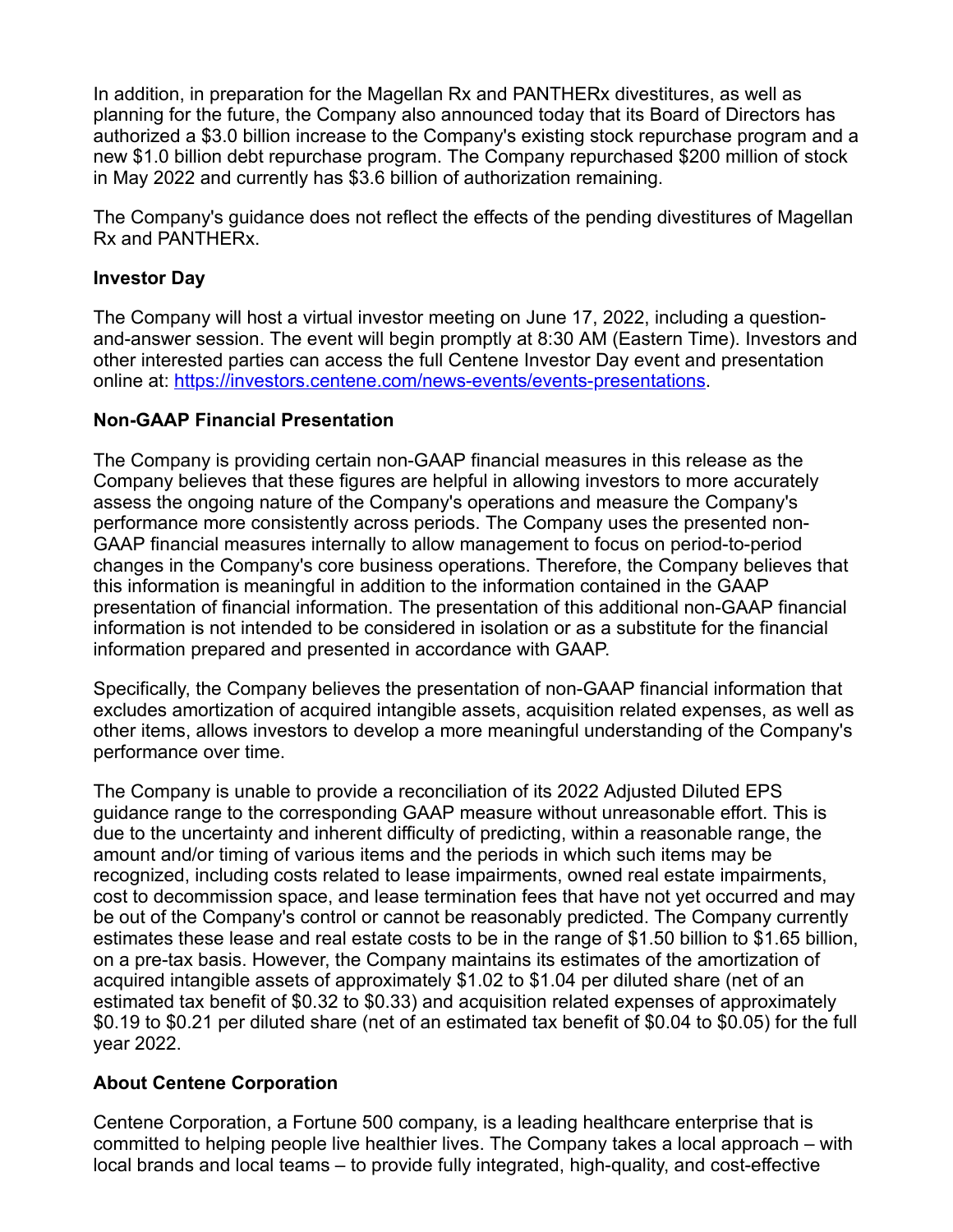services to government-sponsored and commercial healthcare programs, focusing on underinsured and uninsured individuals. Centene offers affordable and high-quality products to nearly 1 in 15 individuals across the nation, including Medicaid and Medicare members (including Medicare Prescription Drug Plans) as well as individuals and families served by the Health Insurance Marketplace, the TRICARE program, and individuals in correctional facilities. The Company also serves several international markets, and contracts with other healthcare and commercial organizations to provide a variety of specialty services focused on treating the whole person. Centene focuses on long-term growth and value creation as well as the development of its people, systems, and capabilities so that it can better serve its members, providers, local communities, and government partners.

Centene uses its investor relations website to publish important information about the Company, including information that may be deemed material to investors. Financial and other information about Centene is routinely posted and is accessible on Centene's investor relations website, [https://investors.centene.com/.](https://investors.centene.com/)

#### **Forward-Looking Statements**

*All statements, other than statements of current or historical fact, contained in this press release are forward-looking statements. Without limiting the foregoing, forward-looking statements often use words such as "believe," "anticipate," "plan," "expect," "estimate," "intend," "seek," "target," "goal," "may," "will," "would," "could," "should," "can," "continue" and other similar words or expressions (and the negative thereof). Centene (the Company, our, or we) intends such forward-looking statements to be covered by the safe-harbor provisions for forward-looking statements contained in the Private Securities Litigation Reform Act of 1995, and we are including this statement for purposes of complying with these safe-harbor provisions. In particular, these statements include, without limitation, statements about our future operating or financial performance, market opportunity, value creation strategy, competition, expected activities in completed and future acquisitions, including statements about the impact of our recently completed acquisition of Magellan Health (the Magellan Acquisition), other recent and future acquisitions and dispositions, investments and the adequacy of our available cash resources. These forward-looking statements reflect our current views with respect to future events and are based on numerous assumptions and assessments made by us in light of our experience and perception of historical trends, current conditions, business strategies, operating environments, future developments and other factors we believe appropriate. By their nature, forward-looking statements involve known and unknown risks and uncertainties and* are subject to change because they relate to events and depend on circumstances that will *occur in the future, including economic, regulatory, competitive and other factors that may cause our or our industry's actual results, levels of activity, performance or achievements to be materially different from any future results, levels of activity, performance or achievements expressed or implied by these forward-looking statements. These statements are not guarantees of future performance and are subject to risks, uncertainties and assumptions. All forward-looking statements included in this press release are based on information available to us on the date hereof. Except as may be otherwise required by law, we undertake no obligation to update or revise the forward-looking statements included in this press release, whether as a result of new information, future events or otherwise, after the date hereof. You should not place undue reliance on any forward-looking statements, as actual results may differ materially from projections, estimates, or other forward-looking statements due to a variety of important factors, variables and events including, but not limited to: our ability to accurately predict and effectively manage health benefits and other operating expenses and reserves, including fluctuations in medical*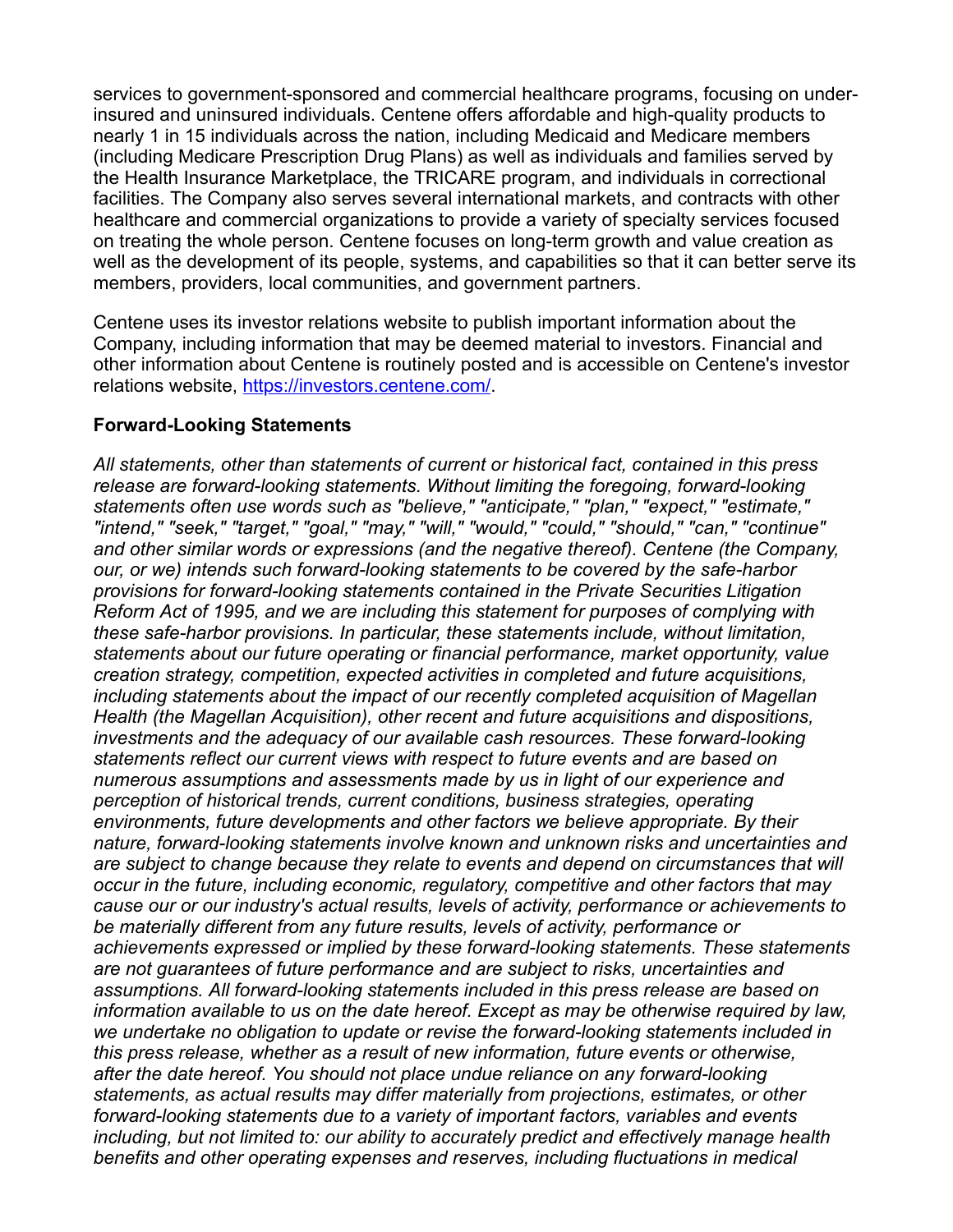*utilization rates due to the impact of COVID-19; the risk that the election of new directors, changes in senior management, and inability to retain key personnel may create uncertainty or negatively impact our ability to execute quickly and effectively; uncertainty as to the expected financial performance of the combined company following the recent completion of the Magellan Acquisition; the possibility that the expected synergies and value creation from the Magellan Acquisition or the acquisition of WellCare Health Plans, Inc.(the WellCare Acquisition) (or other acquired businesses) will not be realized, or will not be realized within the respective expected time periods; disruption from the integration of the Magellan Acquisition or from the integration of the WellCare Acquisition, unexpected costs, or similar risks from other acquisitions we may announce or complete from time to time, including potential adverse reactions or changes to business relationships with customers, employees, suppliers or regulators, making it more difficult to maintain business and operational relationships; a downgrade of the credit rating of our indebtedness; competition; membership and revenue declines or unexpected trends; changes in healthcare practices, new technologies, and advances in medicine; increased healthcare costs; changes in economic, political or market conditions; changes in federal or state laws or regulations, including changes with respect to income tax reform or government healthcare programs as well as changes with respect to the Patient Protection and Affordable Care Act and the Health Care and Education Affordability Reconciliation Act (collectively referred to as the ACA) and any regulations enacted thereunder that may result from changing political conditions, the new administration or judicial actions; rate cuts or other payment reductions or delays by governmental payors and other risks and uncertainties affecting our government businesses; our ability to adequately price products; tax matters; disasters or major epidemics; changes in expected contract start dates; provider, state, federal, foreign and other contract changes and timing of regulatory approval of contracts; the expiration, suspension, or termination of our contracts with federal or state governments (including, but not limited to, Medicaid, Medicare, TRICARE or other customers); the difficulty of predicting the timing or outcome of legal or regulatory proceedings or matters, including, but not limited to, our ability to resolve claims and/or allegations made by states with regard to past practices, including at Envolve Pharmacy Solutions, Inc. (Envolve), as our pharmacy benefits manager (PBM) subsidiary, within the reserve estimate we recorded in 2021 and on other acceptable terms, or at all, or whether additional claims, reviews or investigations relating to our PBM business will be brought by states, the federal government or shareholder litigants, or government investigations; timing and extent of benefits from strategic value creation initiatives, including the possibility that these initiatives will not be successful, or will not be realized within the expected time periods; challenges to our contract awards; cyber-attacks or other privacy or data security incidents; the exertion of management's time and our resources, and other expenses incurred and business changes required in connection with complying with the undertakings in connection with any regulatory, governmental or third party consents or approvals for acquisitions; changes in expected closing dates, estimated purchase price and accretion for acquisitions; restrictions and limitations in connection with our indebtedness; our ability to maintain or achieve improvement in the Centers for Medicare and Medicaid Services (CMS) Star ratings and maintain or achieve improvement in other quality scores in each case that can impact revenue and future growth; availability of debt and equity financing, on terms that are favorable to us; inflation; foreign currency fluctuations; and risks and uncertainties discussed in the reports that Centene has filed with the Securities and Exchange Commission. This list of important factors is not intended to be exhaustive. We discuss certain of these matters more fully, as well as certain other factors that may affect our business operations, financial condition and results of operations, in our filings with the Securities and Exchange Commission (SEC), including our annual report on Form 10-K, quarterly reports on Form 10- Q and current reports on Form 8-K. Due to these important factors and risks, we cannot give*